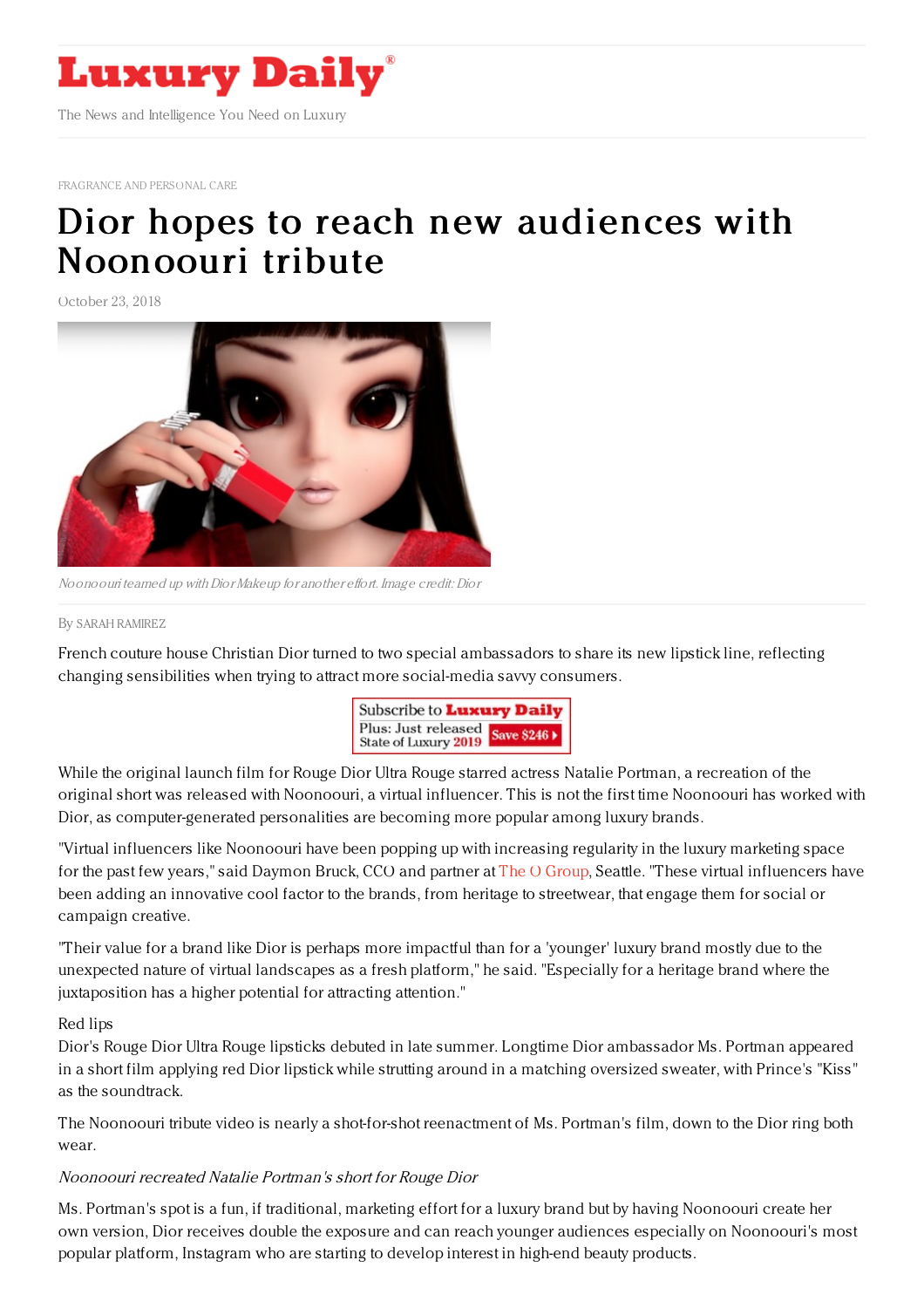

Natalie Portman and Noonoouri for Dior. Image credit: Dior

Dior has several beauty-focused Instagram accounts, including @DiorMakeup, @DiorParfums and the recentlylaunched @DiorSkincare. Dior also has a user-generated content platform @DiorBeautyLovers, which compiles fancreated posts (see [story](https://www.luxurydaily.com/shiseido-chanel-dior-exhibit-instagrams-potential-for-beauty-ugc/)).

View this post on Instagram